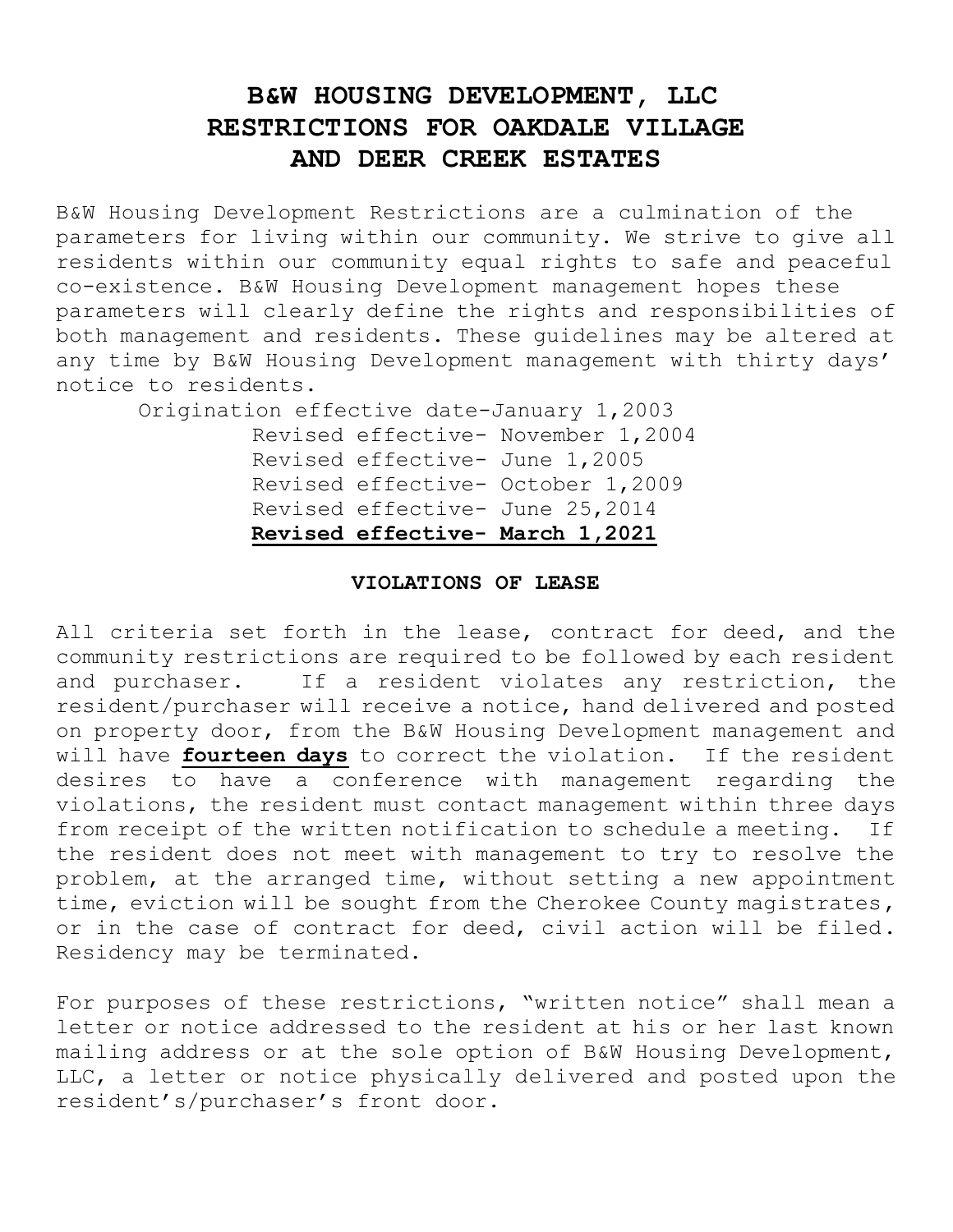# TABLE OF CONTENTS

| TOPICS                                         | PAGE NUMBER     |
|------------------------------------------------|-----------------|
| Abandonment                                    | 11              |
| Addresses                                      | $\mathcal{G}$   |
| Alterations to premises                        | 6               |
| Assignment and subletting                      | 7               |
| Businesses on leased property                  | $\overline{4}$  |
| Checks returned by the bank                    | 11              |
| Clotheslines                                   | 9               |
| Complaints                                     | 10              |
| Conduct on the premises                        | 5               |
| Construction and landscaping                   | 10              |
| Contract for deed interior maintenance         | 7               |
| Dangerous materials                            | $7\phantom{.0}$ |
| Debit Cards                                    | 10              |
| Default                                        | 11              |
| Down payments                                  | 8               |
| Exterior maintenance and appearance of home    | 7               |
| Exterminating                                  | 6               |
| Fair Housing Amendments                        | 7               |
| Fences                                         | $6\phantom{1}6$ |
| Garages and outbuildings                       | $\mathcal{G}$   |
| Health and safety                              | $\mathcal{G}$   |
| Illegal activities                             | $\,8\,$         |
| Insurance and damage to residence              | 9               |
| Interior maintenance of leased home            | 7               |
| Interior maintenance of contract for deed home | 7               |
| Lease terms                                    | 8               |
| Lost keys or locked out                        | 11              |
| Mailboxes                                      | 10              |
| Minimum criteria standards for residency       | 3               |
| Payments and late fees                         | $\,8\,$         |
| Pets on the premises                           | $\overline{4}$  |
| Referrals                                      | 10              |
| Residents under 18 years of age                | 5               |
| Right of inspection                            | $\overline{4}$  |
| Rights of management                           | 10              |
| Security deposits                              | 8               |
| Single family residential housing              | $\overline{4}$  |
| Surrender of premises                          | 11              |
| Swimming pools and recreational equipment      | 6               |
| Trash disposal                                 | 6               |
| Utilities                                      | $\,8\,$         |
| Vehicles                                       | 5               |
| Yard maintenance                               | 5               |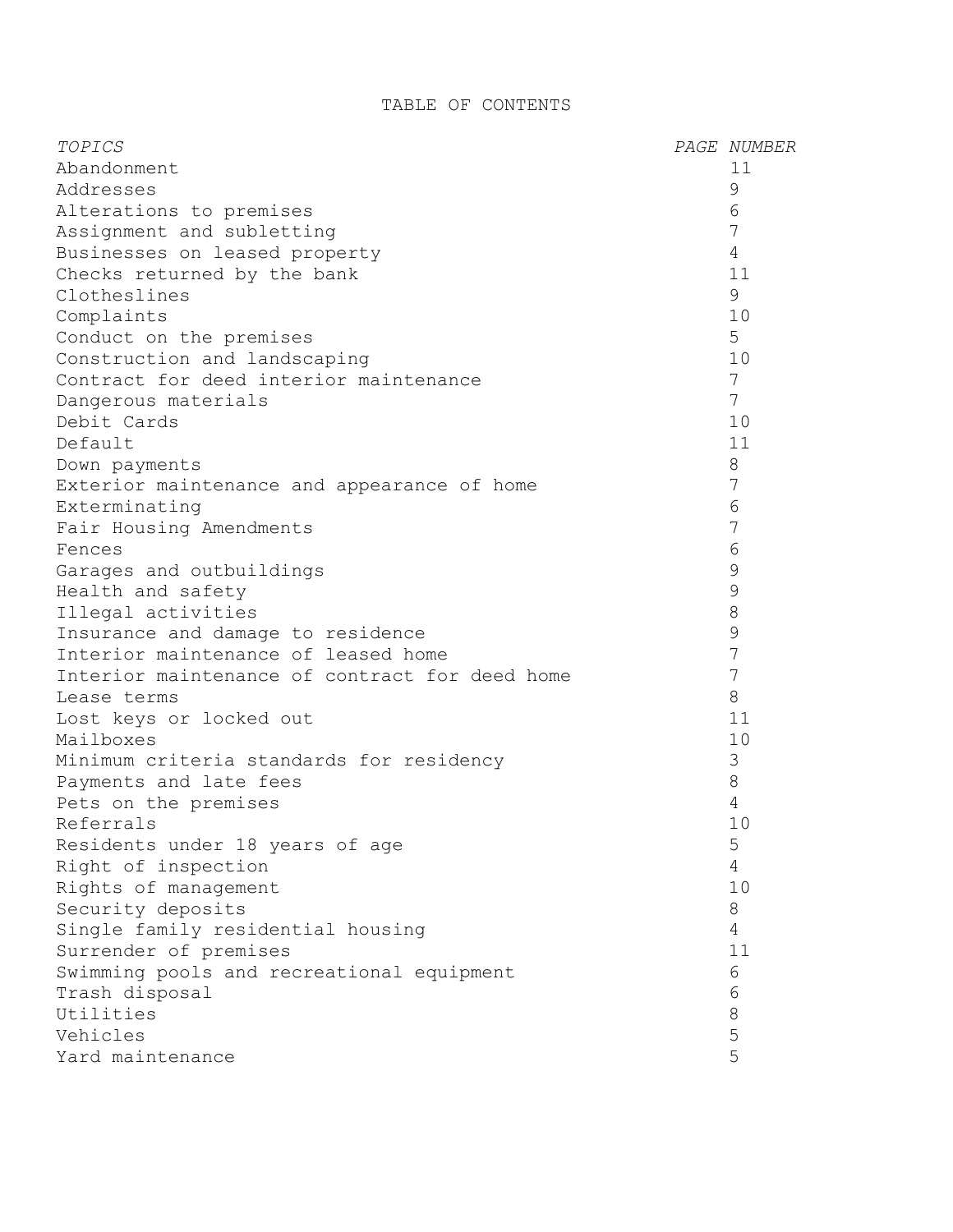### **MINIMUM CRITERIA STANDARDS FOR RESIDENCY**

B&W Housing Development requires an application on each applying person over 18 years of age or older. If any application has spaces left blank with no explanations, the application will be returned to the applicant and will not be processed. If the applicant is related in any manner to one of the landlords listed on the application, applicant must provide B&W property manager with one landlord reference unrelated to applicant. It is the applicant's responsibility to provide B&W property manager with the information necessary to contact past landlords. B&W Housing Development reserves the right to deny an application if, after making a good faith effort, office personnel are unable to verify information on the application. If applicant owned, rather than rented a previous home, applicant must furnish mortgage company references or proof of title ownership or transfer. There is an application charge to process applications, checking credit and criminal background information. There is a required credit score of 525 to obtain leased housing with B&W Housing Development, LLC. There is a required credit score of 600 to obtain a contract for deed agreement with B&W Housing Development, unless you have rented from B&W Housing Development for one year, have made all rental payments on time and have had no lease violations. If an applicant does not have sufficient credit, (between 500-524 for rentals and between 575-599 for contract for deed) we will require a qualified co-signer and/or additional security deposit or down payment. A qualified co-signer is someone who meets all required credit scores and guarantees the lease or contract for deed monies for the term of the lease or contract for deed. The qualified co-signer and applicants credit scores will be combined, then averaged and must equal the minimum credit score allowed of 525 for leased housing and 600 for contract for deed. If the combination of monthly personal debt, utility costs, and rent payments will exceed 50% of applicant's monthly income, before taxes, we will require a qualified co-signer on the rental agreement. B&W office personnel must be able to verify income. If applicants are self-employed, they must furnish tax records, business license, or list of client references. We require a photo ID for every adult that seeks residency. All persons who will reside in the home must be listed on the initial application for residency Applicants will be denied residency if they have had a conviction of any type of crime that would be considered a threat to real property or to other residents' safety, any drug offense, wellbeing and or, peaceful enjoyment of the premises. Applicants will be denied residency if they have been through a court ordered eviction, or had a judgment against them for financial delinquency. This restriction may be waived if there is no more than one instance, the circumstances have been justified, and they provide a qualified co-signer on the rental agreement. Applicants will be denied residency if a previous landlord reports a significant complaint level of noncompliance activity such as: late payments, repeated disturbance of the peace, reports of criminal activity of any kind, damage to the property, reports of violence or threats, or allowing persons not listed on the lease to reside on the premises. Applicants will be denied residency if the former landlord would be disinclined to rent to applicant again for any reason pertaining to lease violation behavior of applicant, family, their family, or others allowed on the property during your tenancy there or failure to pay rent as lease states. If accepted, applicants are required to sign a rental lease agreement or contract for deed if purchasing land/home, and **agree to and sign a set of restrictions for living within the community**, which may have addendums during the term of applicant's lease/contract for deed and under which residents will have thirty days' notice to comply, or be in violation of your lease. Restrictions for the community shall remain in effect for each lot in the B&W Housing Development community indefinitely.

B&W HOUSING DEVELOPMENT, LLC IS COMMITTED TO EQUAL OPPORTUNITY HOUSING FOR ALL PERSONS AND ALL APPLICATIONS SHALL BE REVIEWED AND JUDGED IN A COMPLETELY NON-DISCRIMINATORY MANNER.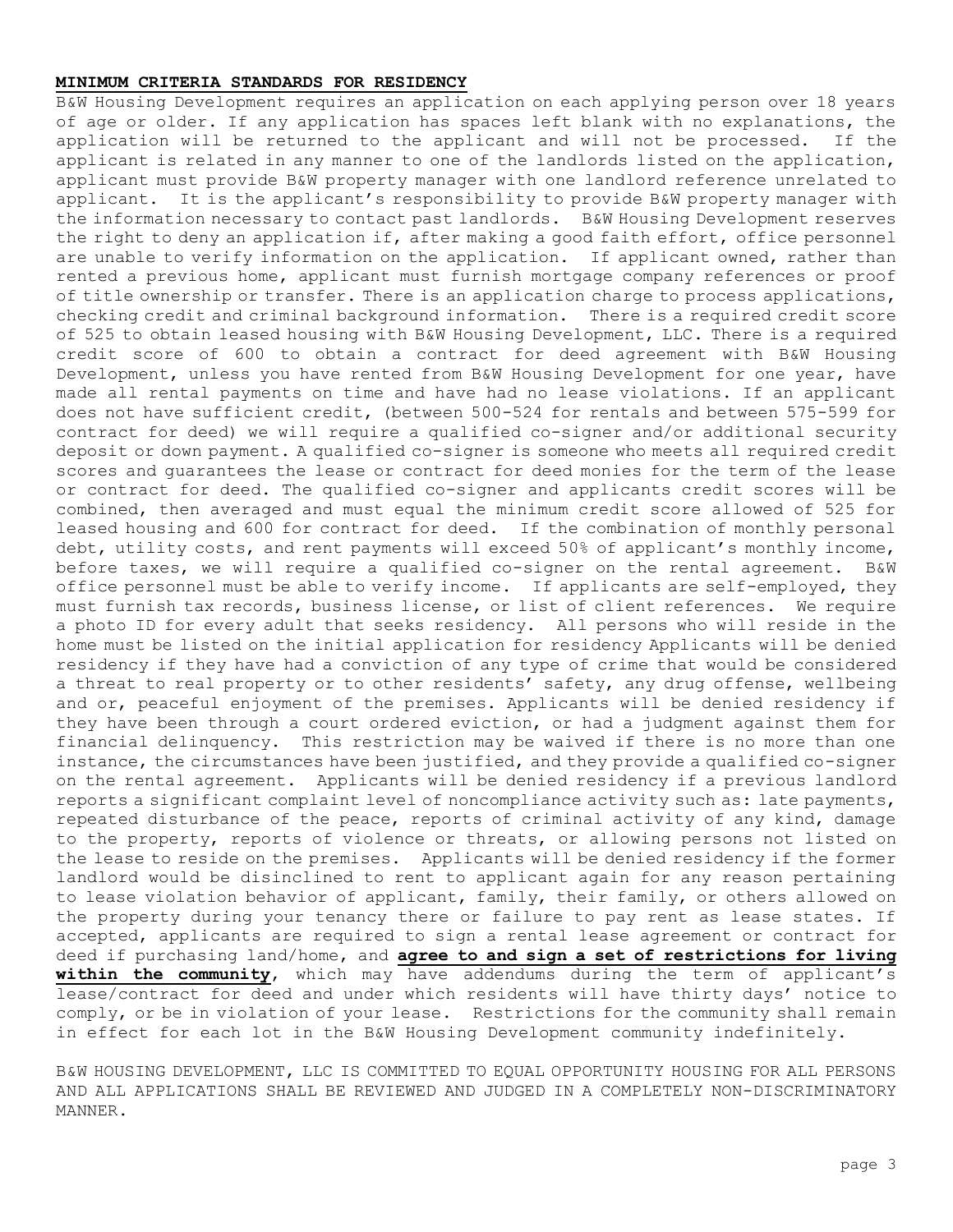### **SINGLE FAMILY RESIDENTIAL HOUSING**

Manufactured homes within the B&W Housing Development community are single-family housing. Single families are defined as a single entity without extended family of any kind. Extended family includes, but is not limited to, parents of adult tenants, grandparents, aunts, uncles, cousins, brothers, sisters, etc. Exceptions for elderly or ill family members will be considered when prior request is made to B&W Housing Development management in writing. Temporary visits, under one week, are allowed with written manager approval. Adult visitors staying overnight **will** be required to be vetted for criminal record, with resident responsible for the cost of acquiring said record. **Residents are responsible for the actions of their guests at all times.** All residences within our community are serviced by septic tanks. Due to this, a maximum of two persons per bedroom, with the exception for infants under the age of eighteen months, will be allowed. Housing and Urban Development defines bedrooms as rooms with a closet and with a door that separates the space from the main living area. There are to be no other living accommodations placed on the lots, at any time, other than the manufactured home placed there by B&W Housing Development.

### **BUSINESSES ON LEASED PROPERTY**

Only businesses that involve very limited traffic (no more than three vehicles per day, such as computer repair, typing, etc.) to a resident's home, may operate inside leased property. Businesses that involve larger amounts of traffic, (including, but not limited to car repair, beauty salons, etc.) are prohibited. Businesses must register with, and be approved by, management of B&W Housing Development before operation begins. Businesses required by law to obtain a business license, or health department license must have this license posted inside the premises at all times. B&W Housing Development reserves the right to restrict business operations at any time based on traffic or safety considerations.

### **RIGHT OF INSPECTION**

By South Carolina law, B&W Housing Development has the right, with 24-hour notice, to inspect the inside and outside of each rental home within our community for any purpose. Inspections will be done between the hours of 9am-6pm, weekdays. B&W Housing Development strives to do quarterly inspections, although the number of inspections that will be done may vary. Violations found during inspection must be taken care of within **fourteen days** of notification of offense. B&W Housing manager will re-inspect the residence to make sure the problem has been rectified. B&W Housing Development reserves the right to enter any residence in our community, at any time, in case of emergency. Tenant may not change locks without permission from B&W Housing Development management in writing. If locks are changed, a copy of the new key must be supplied to B&W Housing Development office within fourteen days after locks are changed.

### **PETS ON THE PREMISES**

Animals of any kind inside the leased residence are not allowed, with the exception of registered service animals. **If resident has an emotional support animal, the B&W Housing office must have a certificate authenticating that a local doctor says the animal is an emotional support animal. Animals with an internet certification will not be allowed. There is a maximum of one support animal in the residence. Having any other animal inside of your leased residence at any time is a violation of your lease agreement**. If inside animals of any kind, other than registered service animals or properly certified emotional support animals are found in your leased residence, B&W Housing will require that it be removed immediately. If the animal is not removed from the residence, this is a violation of your lease agreement and eviction will be filed at the Cherokee County Magistrate office. Rental residents are allowed to have a limit of two outside dogs, but are required to carry renter's insurance that will cover liability on the animals on the property and residents must keep the animals restrained in accordance with Cherokee County Animal Control laws. B&W Housing contacts all insurance company to ensure that the insurance covers the animals on the property. B&W Housing requires that each resident that carries renter insurance must provide an up-to-date copy to the office **before** any animals are allowed on the premises. Absolutely no exotic animals or farm animals will be allowed on the premises. Residents who are purchasing their home on a contract for deed basis are allowed to have inside animals (maximum of two), if they furnish proof of liability coverage on their animal and abide by all county laws and ordinances covering animals. If your pets become a nuisance in any manner (constant barking, running loose, etc.) they must be removed from the property.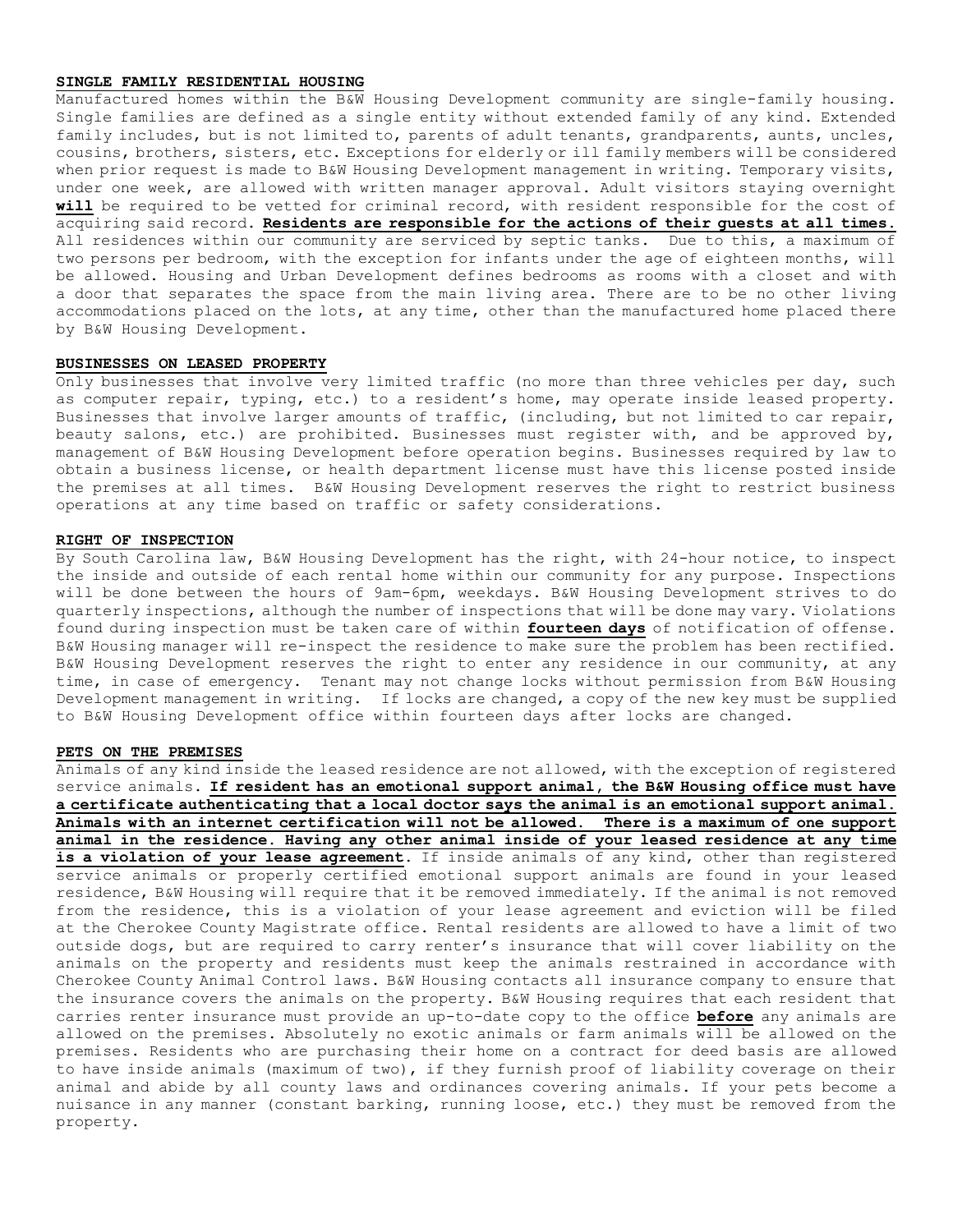### **CONDUCT ON THE PREMISES**

Obnoxious or offensive activity which disturbs the neighborhood in any manner will not be allowed. This type of behavior includes, but is not limited to, loud music (music that can be heard outside the residence where the music is coming from or music played outside that can be clearly heard by the neighbor next door), offensive activity associated with drinking, **vulgar and profane talk outside the residence**, family disputes, police action of any kind, or the use of any type firearm, or weapon within one thousand yards of any residence, or any gathering that infringes on the rights of others' peaceful enjoyment of their premises or **traffic and parking infringes on other residents property.** Police action for the safety and security of our residents and their guests is not considered an offensive activity, unless it stems from the disruptive behavior of the resident or guests. Firearms and weapons are defined as any object that could constitute a threat to a person or property. Residents, of any age, are not allowed on other residents' leased property at any time without the permission of an adult resident who resides at that property. This includes walking or driving through another resident's yard. **There are to be no signs on any property that include profanity or vulgarity of any type. No trespassing signs are not allowed. If you have problems with other tenants in your yard, contact the B&W Housing Development office.**

# **RESIDENTS UNDER 18 YEARS OF AGE**

Parents are responsible for the actions of their minors and any person visiting with the adults in the household or their minors at all times. B&W Housing Development has a curfew for minors of **one hour past dark**. Minors found by management or reported by adult residents to management outside of their parent's leased property after dark without their own parent with them will be a violation of the parents' lease. Two incidences of activity of this type will void the parent's lease.

Due to safety concerns for drivers and minors alike, minors are not allowed to play ball in the street. Basketball goals are not to be erected within ten feet of the roadway. Permission for the riding of bicycles, non-motorized scooters, etc. within our community will be left to each parent's discretion. B&W Housing Development owners urge parents not to let their children play on or near the roadways at any time unless the parent is within eyesight of the child. If your child becomes a nuisance within these conditions, your lease will be voided.

### **YARD MAINTENANCE**

Residents are responsible for their own yard maintenance. Grass must be kept mowed and weed-eated lower than **6 inches** in height. Yards are defined as the grassy spaces on your leased property that extend from the edge of the nearest roadway to the back edge of your leased property. If the grass on your leased premises exceeds **6 inches** in height, you may receive notification from management that you have 14 days to have your grass cut. If you do not have your grass cut within **14 days** of the notification, B&W Housing Development management has the right to hire someone to cut and weed eat your grass and the resident will be financially responsible for the cost of this service. **If the resident requests their grass to be arranged to be cut, grass cutting services must be paid before the grass is cut.**

#### **VEHICLES**

Each leased residence within our community has a structured driveway. Due to location of septic tanks, driveways within our community vary in location to the home. **Vehicles are to be parked only in driveways. Parking of vehicles on the grass is forbidden as well as parking within**  10 feet of the paved street. There must be no vehicle on the leased premises for more than thirty days without a current tag. Any resident that has a vehicle on the leased premises without a current tag for more than thirty days will receive a notice to remove the vehicle from the premises within **fourteen days** of notification. If the vehicle is not removed, B&W Housing Development reserves the right to have the vehicle towed and the resident will be responsible for the cost of towing. This service must be paid for when completed. There must be no disturbances caused by a resident's vehicle or any person visiting with them. Due to safety concerns, vehicles not required by law to have a registered tag, such as mopeds, motorized scooters, four wheelers, go carts, etc., are not to be operated on community roads. There is to be no driving on grassy surfaces on any yards for any reason.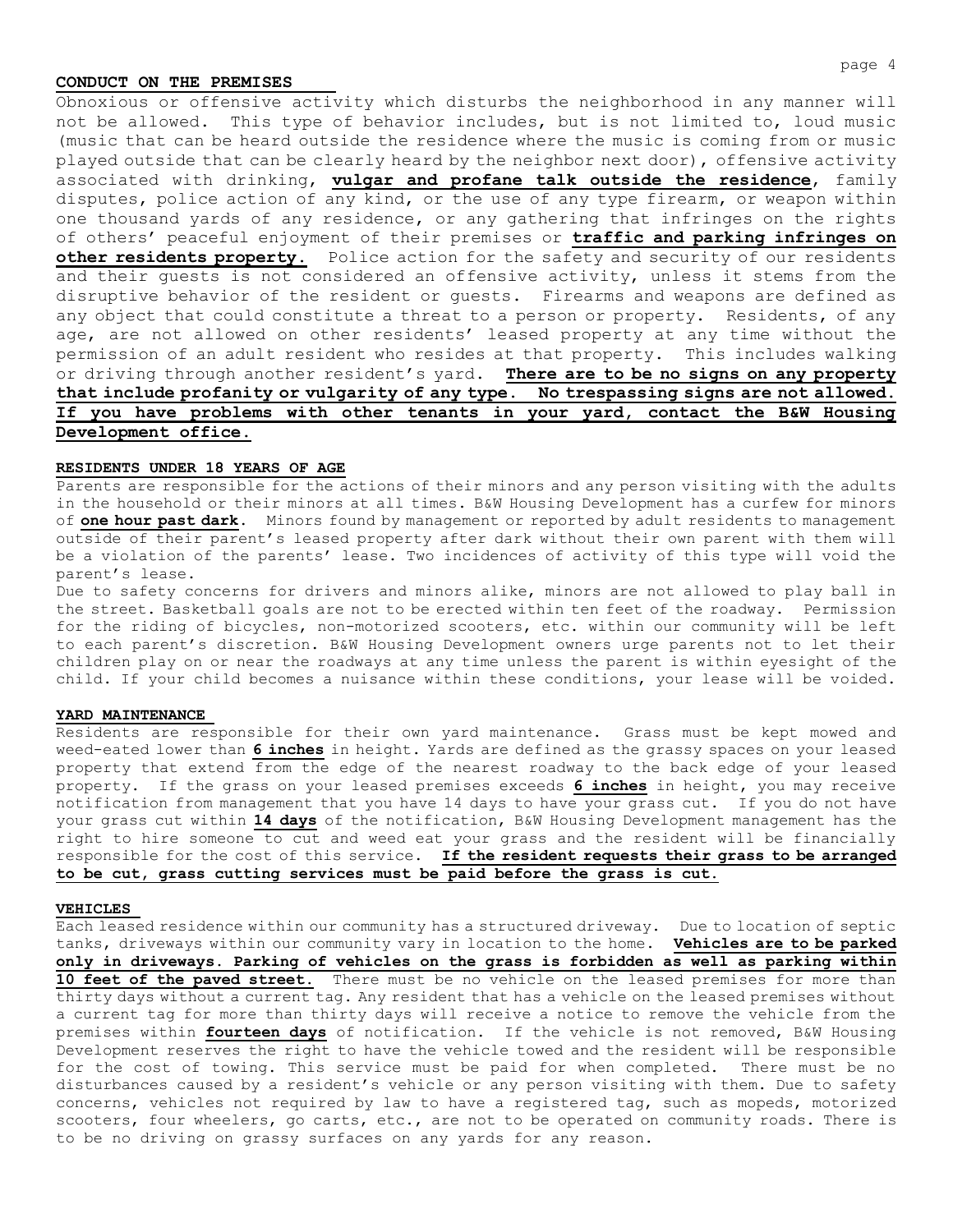### **TRASH DISPOSAL**

**Trash receptacles are to be used by residents for household trash only. Due to safety and health concerns, outside trash receptacles at each residence, with the exception of Cherokee County Waste Management receptacles, which the county empties, are prohibited. Trash must be disposed of in the trash receptacles provided for residents. Only household trash is to be placed inside the trash receptacles. Furniture, appliances, metal objects, tires, building materials, etc. (anything other than household trash) are to be taken to the Cherokee County landfill. The trash receptacles are provided as a service to the residents in our community. Trash must be placed inside the receptacles, not on the ground around them. Trash is not to be stacked in a vehicle on any leased property, on the deck, under the home, or anywhere on the property. Any recycling materials must be kept in containers on the property. No metal, aluminum, cardboard, etc. recycling is to be scattered on the property at any time.**

### **EXTERMINATING**

Leased homes within our community **will be given bait stations for insects at regular intervals at no cost to the resident.** Residents within our community who have signed a contract for deed, must provide B&W Housing Development management with proof of contract with a reputable exterminating company within thirty days of moving into the residence. If proof of contract is not received within thirty days, B&W Housing Development management will contract to have the home exterminated and the resident will be financially responsible for the cost of this service.

### **ALTERATIONS TO PREMISES**

Alterations to the premises, of any kind, must have the advance **written consent** of B&W Housing Development management. No trees are to be cut off the property, with the exception of **written permission** by management for dead trees or trees growing too close to a residence. Residents who have a contract for deed are not required to seek B&W owner approval for cosmetic changes, however, any alterations which change the layout of the home or additions to the home must have Cherokee County Building Code permits.

#### **FENCES**

Fencing of leased premises will be allowed as follows: Chain link fencing will be allowed in the side to back of property. No fence from the front corner of the dwelling to the street on the front line shall be more than five foot high and should be of the split rail fence variety or picket fencing. Fences are prohibited if made of concrete, cinder block, lumber scraps, slabs, barbed wire, chicken wire, hog wire, or briar type plantings. All fences must be installed to a professional standard. Privacy fencing is only allowed around swimming pools.

### **SWIMMING POOLS AND RECREATIONAL EQUIPMENT**

Swimming pools of any type are allowed only when leasing resident has provided B&W Housing Development management with proof of liability coverage on the pool. **Pools must be placed in the backside of the property behind the leased home.** Due to safety concerns, pools must have fences around them with a locking gate. Fencing around pools, with the added exception for privacy fencing, is explained in the above section titled, **"Fences".** Residents must meet all state and local health ordinances pertaining to pools. Any violations of health ordinances will be noted and the proper DHEC officials will be notified. If there is more than one occurrence, the resident will have **fourteen days** to remove the pool from the premises. Pools must not be placed over septic tanks. Wading and "kiddy" pools are not to be placed on decks. Residents assume all liability for recreational equipment (swing sets, trampolines, etc.) placed on the leased premises. **Recreational equipment must be placed in the rear of the leased property behind the residence.** Insurance provided to contract for deed residents does not cover anything other than the home as it was before resident moved in. Swing sets and trampolines must be placed no closer than ten feet from the side or back property line and must be located behind the residence. Construction on the leased property must be approved by B&W Housing Development in writing. Tire swings are not allowed to hang from trees.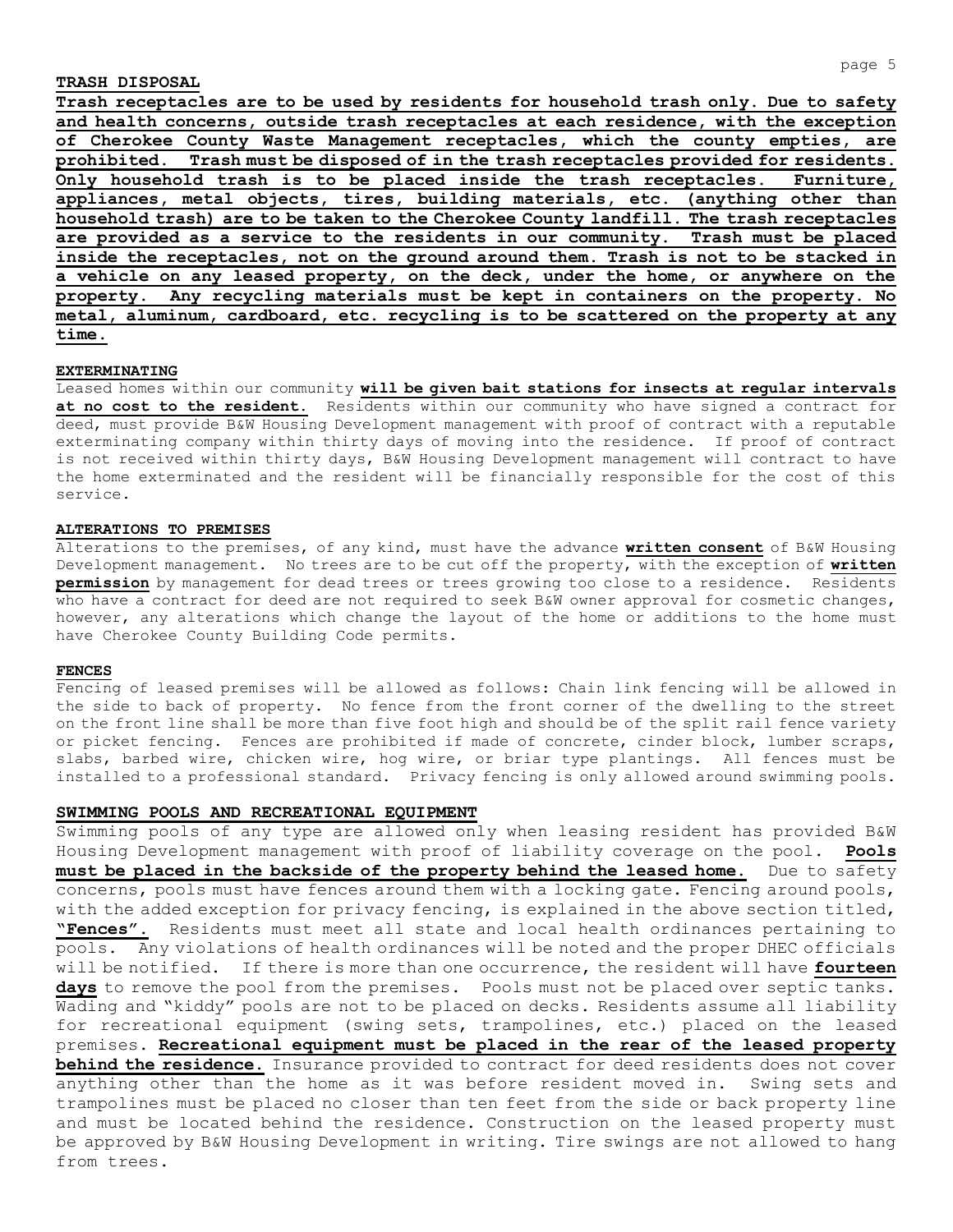# **EXTERIOR MAINTENANCE AND APPEARANCE OF LEASED AND CONTRACT FOR DEED HOME**

Curtains or blinds must be placed on each window of the leased residence within **14 days of occupancy and remain on each window.** Sheets, towels, etc. are **not** appropriate window coverings. Residents with a contract for deed, must clean and repair the exterior of the home, **replace damaged siding**, replace damaged brick vents, and repair roof shingles or Kool-seal metal roofs as needed. All homes within the B&W Housing Development community are required to have brick underpinning. **Christmas lights must be taken off the exterior of property within B&W Housing Community no later than January 31st. All restrictions continue after the purchase from B&W Housing, as long as the company exists.**

### **CONTRACT FOR DEED INTERIOR MAINTENANCE OF HOME**

Residents who have signed a contract for deed must repair all injury and pay all costs of repair whenever damage occurs after occupancy of leased home. After signing contract for deed, resident has fourteen days to report to B&W Housing Development management in writing any maintenance repairs needed to the heat/ac, plumbing, water, stove or refrigerator. The cosmetic condition of all contract for deed homes is "as is". Appliances replaced in home become property of the home and should option not be exercised, must be left in the home, as it was leased with appliances furnished. Residence must always be in a safe and clean condition. Trash is prohibited from being stacked on or near the leased residence, or in trucks or vehicles in the driveway. Residents must provide management with proof of annual service to heating/cooling system. B&W Housing Development management will seek legal remedies from any resident for the willful damage or destruction of property within the B&W Housing Development community. **All conditions continue in effect even after homes have been completely paid for.**

### **INTERIOR MAINTENANCE OF LEASED HOME**

Residents must report any maintenance problem immediately. Management will have the problem taken care of in a timely manner. By South Carolina Landlord Tenant Law, if there is a problem reported by the resident of a leased property, B&W Housing has the right to enter the leased premises between the hours of 9am-6pm to repair the problem (**at any time for a reported emergency).** The resident has the right to be in the home at the time of the repair, but if the resident is not at home, B&W Housing staff will enter to repair the problem. If the problem is found to be from misuse of the premises, improper heating, or failure of the resident to report the problem in a timely manner, which causes more repairs to be done than would have originally been necessary, the resident will be financially responsible for the cost of the repairs. All repair services must be paid for when done. Failure to pay for these services will result in eviction. B&W Housing Development management will seek legal remedies and eviction from any resident for the willful damage or destruction of property within the B&W Housing Development community.

### **ASSIGNMENT AND SUBLETTING OF LEASED PROPERTY OR CONTRACT FOR DEED PROPERTY**

B&W Housing Development allows **no** subletting of leased premises or contract for deed property under any circumstances. B&W Housing Development allows no liens or encumbrances of any kind to be placed on the residence or lot until resident has satisfied all payments within a contract for deed. Only the management of B&W Housing Development may assign these Guidelines, rental agreements, lease agreements, or any other agreements entered into with any resident to any successor/owner of the community, and they shall remain in full force and effect and binding upon the respective parties.

### **FAIR HOUSING**

B&W Housing Development abides by all Fair Housing Amendments of 1968 and 1988.

### **DANGEROUS MATERIALS**

Dangerous, flammable, or explosive materials are prohibited on the premises. Any material that might unreasonably increase the danger of fire on the leased home or contract for deed home is prohibited. Lawnmower and weed-eater gasoline **are to be stored in EPA approved containers. Space or kerosene heaters are prohibited from use in any leased or contract for deed premises.**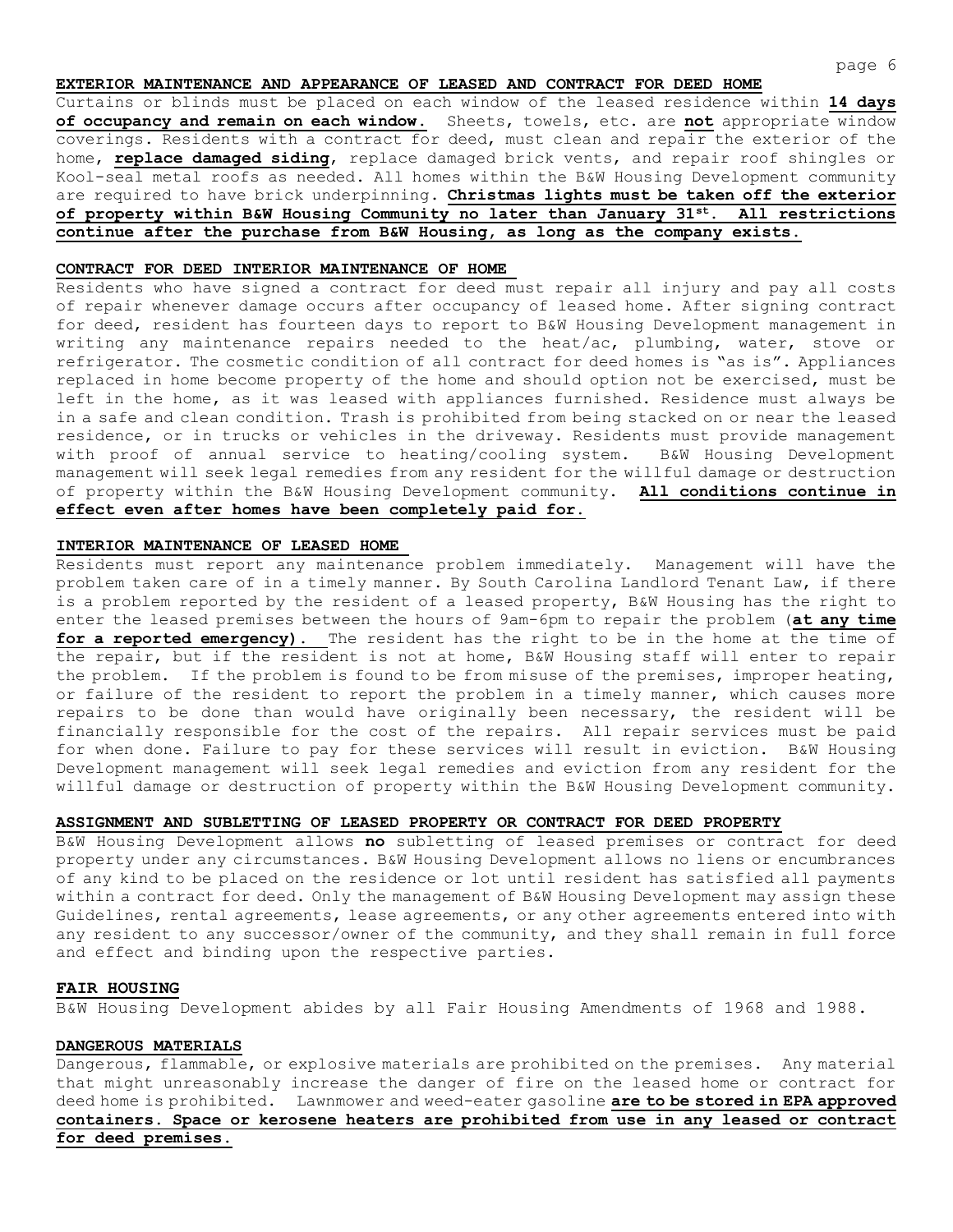### **ILLEGAL ACTIVITIES**

Residents, any member of the household, or any visitor to the residence, shall not engage in any illegal activity of any type, including, but not limited to drug related criminal activity whether leasing or contract for deed. The term drug related activity means the illegal manufacture, sale, distribution, use, possession, or possession with intent to distribute, manufacture, sell or use an illegal substance. Any resident convicted of any offense that would constitute a threat to the health, safety, quiet and peaceful enjoyment of the premises or welfare of other residents or property will be evicted. Persons with a contract for deed will have legal action taken against them for violation of guidelines.

#### **UTILITIES**

# **Residents are required to apply for and pay for their own utility services independent of B&W Housing Development, LLC.**

# **SECURITY DEPOSITS AND DOWNPAYMENTS**

Security deposits are deposited into a non-interest-bearing account. All security deposits must be paid by certified check, money order, debit card or cash. If you do not fulfill your lease, your deposit is not refundable. If you fulfill your lease, and decide to move, the residence will be examined, after the residents have completely removed all personal property, for damages. If the home has not been damaged in any way, the rent was paid in full at the time of move out, and a 30-day written notice of intent to move was provided to the office, the security deposit will be sent to the address the residents supply, in writing, to B&W Housing Development, LLC as their new mailing address before they move. Residents who receive a refund of their security deposit, in full or partial, will receive an itemized statement from B&W Housing within 30 days of turning in the keys. If you are asked to move for lease violations, your security deposit is not refunded. Upon execution of contracts for deed, residents deposit with B&W Housing Development management a sum classified as a down payment on the residence and lot. Any payments toward a down payment are nonrefundable under any circumstances.

### **LEASE RENEWAL POLICY**

**Residents cannot be late on their rental payments more than 20 percent of the tenancy in order to renew. Other than rent, residents cannot have received more than one correctable lease violation in order to renew. B&W Housing does offer an option to renew your lease, after exceeding the allowed amount of late fees. There will be a set NON-REFUNDABLE renewal fee for each late fee that is over the allowed amount. When resident's lease term is finished, resident may move without penalty. Payments cannot be set up on renewal fees. If resident chooses to stay in the leased home, and B&W Housing agrees to offer a new lease, a new signed lease and renewal fee must be paid before existing lease term is finished.**

#### **LEASE TERMS**

Standard leases are twelve-month leases. If residents do not fulfill their lease, its execution is legally enforceable. Any resident who desires to stay after the lease term has expired must notify B&W Housing Development management in writing within thirty days of the end of the lease term. If residents do not notify management, it will be assumed that the residents will vacate the premises at the end of the lease. **If a 30-day written notice of intent to move is not provided to the office, it will void any security deposits paid.** *MANAGEMENT RESERVES THE RIGHT NOT TO OFFER A LEASE EXTENSION OR RENEWAL ON LEASES FOR ANY REASON.*

### **PAYMENTS AND LATE FEES**

Rent payments and contract for deed payments are to be paid in the B&W Housing Development office, located at 597 Oakdale Road, Cowpens, S.C. Due dates for rental payments/contract for deed are stated in each resident's lease/contract for deed. If payments are to be paid weekly, they are due on Friday of each week. If these payments are not paid in full, a late fee, amount stated in the lease, will be added on Mondays after close of business. On monthly payments, late fees will be added **four days following the due date and every five days thereafter until paid in full.**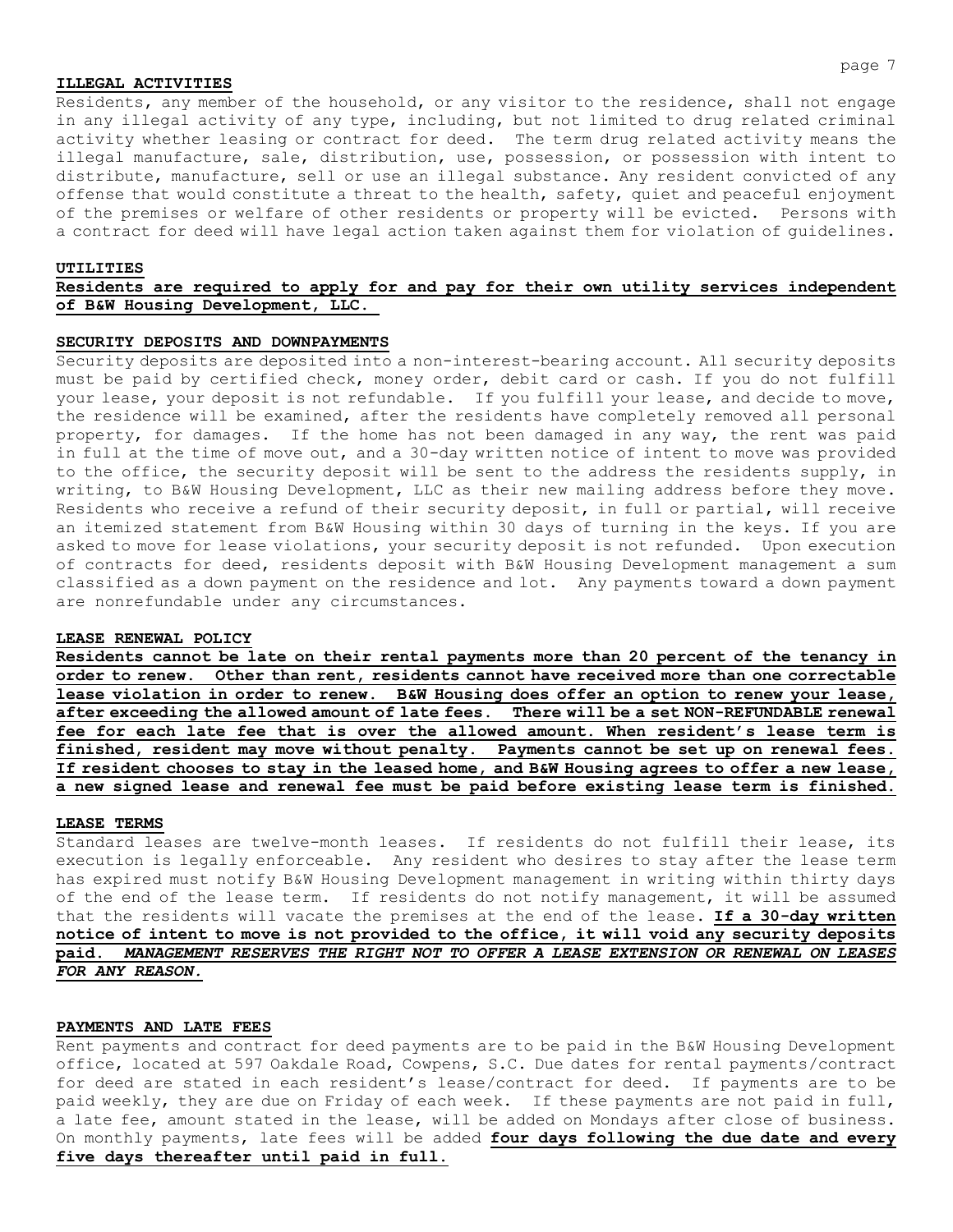### **INSURANCE AND DAMAGE TO RESIDENCE**

B&W Housing Development provides insurance coverage for all the leased homes within our community. If the leased premises or any part thereof shall be totally or partially damaged by fire or other casualty, not due to leasing resident's negligence or willful act or that of his family, agent, or visitor, to the extent that the insurance coverage decides not to repair, the premises will be replaced for one of value and payments continue as in the original lease. All deductibles due to the insurance company are the responsibility of B&W Housing Development. B&W Housing Development's insurance covers the residence itself, but does not extend to the leasing residents' personal property. **B&W Housing Development, LLC strongly advises all residents to acquire renter's insurance for their personal** 

#### **property.**

B&W Housing Development, LLC's insurance does not cover residents' property, including but not limited to, residents' pets, swimming pool, residents' outside buildings, residents' furniture, residents' clothing and personal items.

# **If there is a claim filed with the insurance, due to a contract for deed resident's request, it is totally up to the insurance company as to whether they cover the claim and how much they cover.**

### **HEALTH AND SAFETY**

Leased homes and contract for deed homes must, at all times, be kept in a safe and sanitary condition during the term of the lease. The residence and property connected to the home must be free of dirt and debris, free of standing puddles of water, and the grass must be kept mowed. There can be nothing on the property, at any time, that would constitute a health or safety risk by B&W Housing Development management or their insurance company. All residents must abide by all Cherokee County and B&W Housing Development health and safety codes.

### **GARAGES AND OUTBUILDINGS**

One outbuilding per leased property is allowed. There shall be no outbuilding larger than 16 feet wide x 20 feet long. It must have a shingled roof no taller than the residence. Outbuildings are for storage of yard maintenance and personal items only. One garage or carport per residence is allowed. Garages must be no larger than 24 feet wide x 24 feet long. It must have a shingles roof no taller than the residence. Garages are for the storage of automobiles and motorized vehicles only. Metal carports must be no larger than 24 feet wide x 24 feet long, with a metal roof no taller than the residence. Residents must have the written approval of B&W Housing Development management as to size, location of building, and aesthetics of building before construction of any outbuilding, garage, or carport is started. If approval is not obtained from management, and the building is erected without heed to the restrictive sizes, aesthetics, location, and usage, B&W Housing Development management will notify the resident of the violation and give **fourteen day notice** to cure the problem. B&W Housing Development reserves the right to remove the building from the premises if the problem is not taken care of at the end of that **fourteen-day** period.

### **CLOTHESLINES**

Outside clotheslines are permitted on leased property under the following conditions: The poles must be of wood or metal. The poles must be painted with no rust. The clothesline must not be longer than 25 feet and no higher than seven feet. The clothesline must be constructed on the rear of the property, further from the front road than the leased residence. Deck rails, bushes, porches, etc. are not to be used to hang clothes outside under any circumstances. B&W Housing Development reserves the right to remove any clothesline, if after notice, the resident has not, **within fourteen days**, conformed to the described clothesline criteria. Clothes are not to be left on the clotheslines overnight.

#### **ADDRESSES**

Cherokee County requires the address of each residence to be posted on the home in three-inch numbers, located in such a way that they are easily visible from the street for emergency vehicles. B&W Housing Development staff have furnished residence numbers on all leased/contract for deed homes.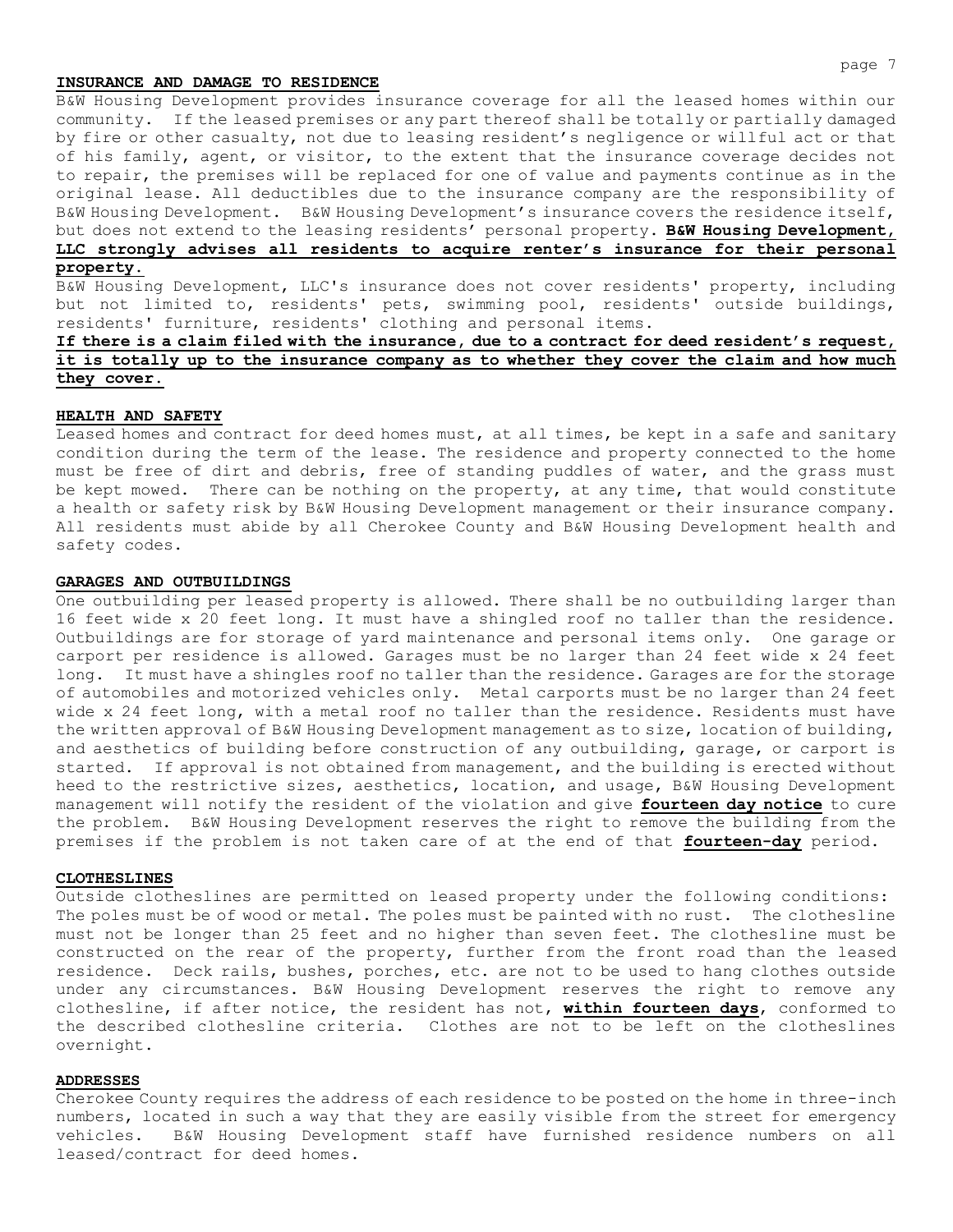### **MAILBOXES**

All private roads within the B&W Housing Development community have mailboxes for resident use on sections of posts near the opening of the road. These mailboxes are furnished with the residence number on them. Mailboxes within the community are for U.S. Postal delivery only. Residents who supply their own mailboxes on Oakdale Road and Acorn Drive must keep them in good condition at all times. If the mailboxes are metal, they must be kept painted, with no rust showing on them. Residents, their children, or any person visiting with them is not allowed to open and /or remove any mail from a mailbox that is not expressly furnished for their leased home or permit or commit injury to any mailboxes they have not bought or installed.

### **COMPLAINTS**

Complaints concerning matters pertaining to resident's violations of lease/restrictions will be handled by the B&W Housing Development property manager in charge. Complaints from residents will be taken in writing during regular office hours and handled accordingly.

#### **CONSTRUCTION AND LANDSCAPING**

B&W Housing Development encourages residents in the community to plant trees, bushes, shrubs, flowers etc. on their leased property. However, before residents dig further than twelve inches into the soil, they are required to check with the utility companies to make sure no lines will be cut by digging. If lines are cut, the resident will be financially responsible for repairs. Residents must check with B&W Housing Development management to be sure they are not planting trees on the septic tank. All trees and flowers planted by residents become a part of the property. Should the resident move, all plantings must remain on the property.

### **RIGHTS OF MANAGEMENT**

The rights of the property manager contained within the Guidelines are cumulative, and should the property manager fail to exercise any right, at any time, it shall not serve to void other rights. Any waiver by the property manager should not be interpreted as a further waiver of that or any other guideline.

#### **REFERRALS**

Existing residents who refer qualified applicants, who are approved for leasing or contract for deed, and who pay their deposit or down payment, and move in, will receive a credit of \$250.00 towards their rent. The applicant must inform B&W Housing Development management of the referral when the application for residency is turned into the office.

#### **DEBIT CARDS**

B&W Housing Development now accepts debit cards**. B&W Housing will not accept debit cards from children or family members for any resident. No credit cards will be accepted**. All debit card transactions cannot be done over the phone. All debit card transactions must be done in person, in our office, during business hours. There will be no exceptions to this rule.

### **ABANDONMENT**

If, at any time, during the term of the lease, resident abandons the leased residence or any part thereof, B&W Housing Development management may, at their option, enter the home by any means without liability for any prosecution therefore and without becoming liable to resident for damages for any payment of any kind whatsoever and may, at their discretion, relet the home or any part thereof for the whole or any part of the then unexpired term and may receive and collect rent payable by virtue of such reletting and , at management's option, hold resident liable for any difference between the rent that would have been payable under the lease during the balance of the unexpired term, if this lease is continued in force and the net rent for such period realized by management by means of reletting. If management's right of reentry is exercised following abandonment of the home by resident, then management may consider any personal property belonging to resident and left on or in the home to have also been abandoned. In which case, management may dispose of all such property in any manner management shall deem proper and is hereby relieved of all liability for doing so. **Disconnection of electric utilities, for any reason, is considered abandonment.** page 10